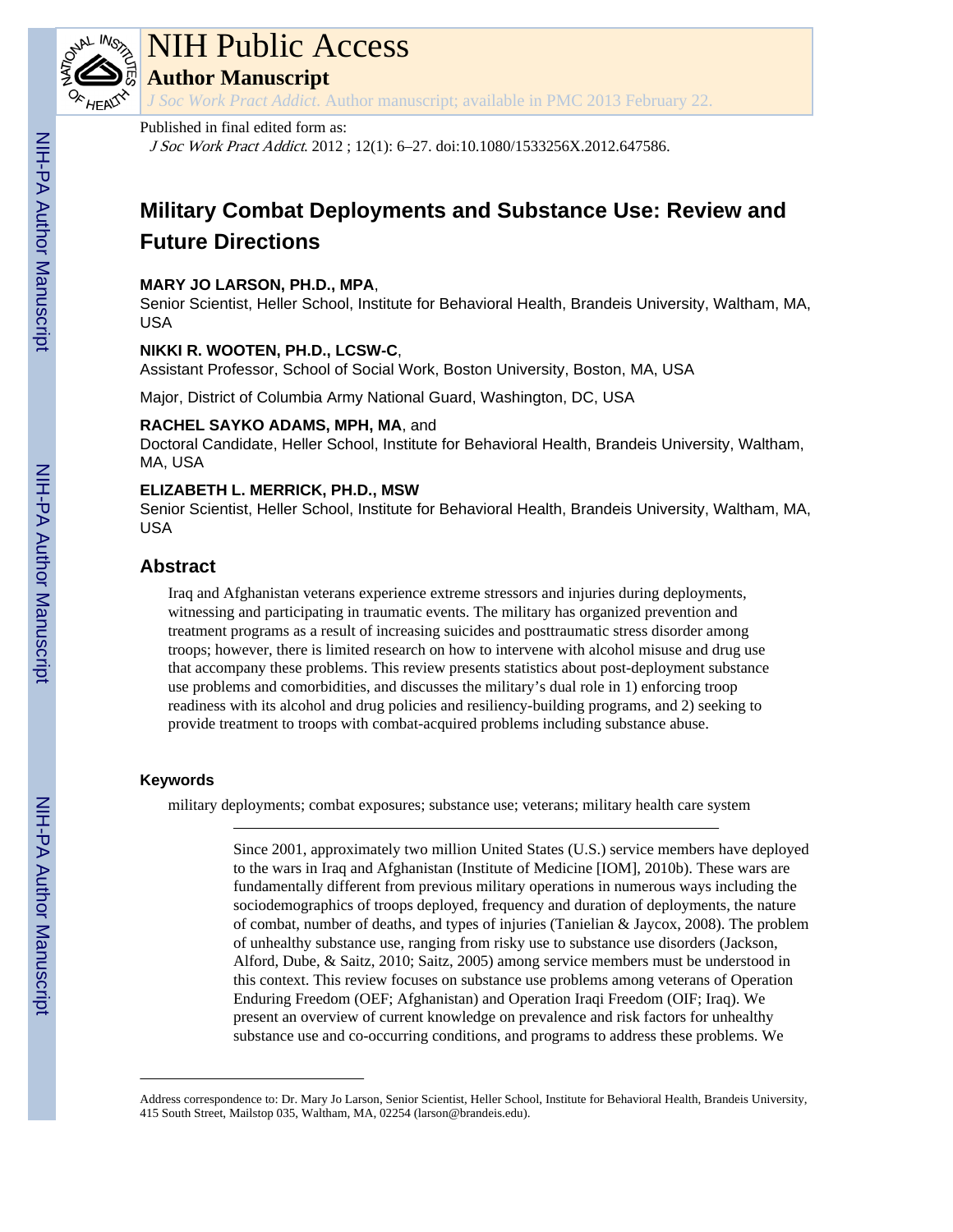also describe facilitators and barriers to help-seeking, and conclude with a discussion of implications and future directions for social work professionals.

The environment and length of OEF/OIF has led to unusual work demands for military personnel, and contributed to high rates of co-occurring physical, psychological, and substance use problems among returning veterans (Hoge, 2011). Deployed service members may experience blasts from improvised explosive devices (IEDs); contend with suicide bombers or snipers; receive incoming artillery, rocket or mortar fire; engage in hand-to-hand combat; sustain serious injuries; and/or witness death or injury of comrades, combatants, or civilians (Mental Health Advisory Team IV [MHAT-IV], 2006; Tanielian & Jaycox, 2008). With a 10% mortality rate for serious injuries (Holcomb, Stansbury, Champion, Wade, & Bellamy, 2006), a record number of combat veterans are surviving serious burns, amputations, and other physical and psychological injuries (Melcer, Walker, Galarneau, Belnap, & Konoske, 2010). Consistent with low mortality and increased survival rates, OEF/ OIF has resulted in unprecedented attention to the "signature injuries" or "invisible wounds" of these conflicts: posttraumatic stress disorder (PTSD), traumatic brain injury (TBI), and depression (Hoge et al., 2004; Lapierre, Schwegler, & LaBauve, 2007; Seal, Bertenthal, Miner, Sen, & Marmar, 2007; Tanielian & Jaycox, 2008). Substance use and misuse may be comorbid with any of these conditions. Additional symptoms associated with OEF/OIF experiences include subthreshold posttraumatic stress symptoms, helplessness, insomnia, shame, and survivor's guilt, which could also contribute to substance use problems (Campise, Geller, & Campise, 2006).

Reserve component members (i.e., National Guard, Reservists) and women have been deployed in unprecedented numbers. By October 2007, over 620,000 National Guard and Reservists had been activated and women represented 15% of troops in Iraq and Afghanistan (Albright et al., 2007 U. S. Government Accountability Office, 2008). Women are currently employed in over 90% of military occupations, are at-risk for combat exposures, and serve multiple, lengthy deployments similar to men (Manning & Wight, 2000; Murdoch et al., 2006). Female soldiers are more likely to screen positive for PTSD and depressive symptoms, but are less likely to develop substance use problems (Luxton, Skopp, & Maguen, 2010; Tanielian & Jaycox, 2008). Thus, service component and gender are relevant to the impact of deployments on substance use.

While both psychological injuries and unhealthy substance use are common, it is important to consider that onset of symptoms may be delayed, and that multiple deployments can have a cumulative effect. For instance, service members on their third and fourth deployments report significantly more problems than those on their first or second deployment – more acute stress, psychological and marital problems, and higher rates of using medication for combat stress (MHAT-IV, 2006).

Since 2003, the nation's response to the health care needs of OEF/OIF veterans has been evolving. The Department of Defense (DoD) and Department of Veterans Affairs (VA) have increased their attention on prevention and resilience, outreach and assessment, and counseling of service members, veterans, and families. There is a growing public health awareness that more services for unhealthy substance use and co-occurring problems must be made available (American Psychological Association, 2007). Social workers will play a vital role in providing these services. While each military service has a DoD-mandated substance abuse program (IOM, 2010b; U. S. Department of Defense, 1997), unhealthy alcohol use and smoking rates remain high (Bray et al., 2010), and there are increasing rates of amphetamine and narcotic prescriptions among active duty members, some of which may reflect substance abuse (Wagner et al., 2007).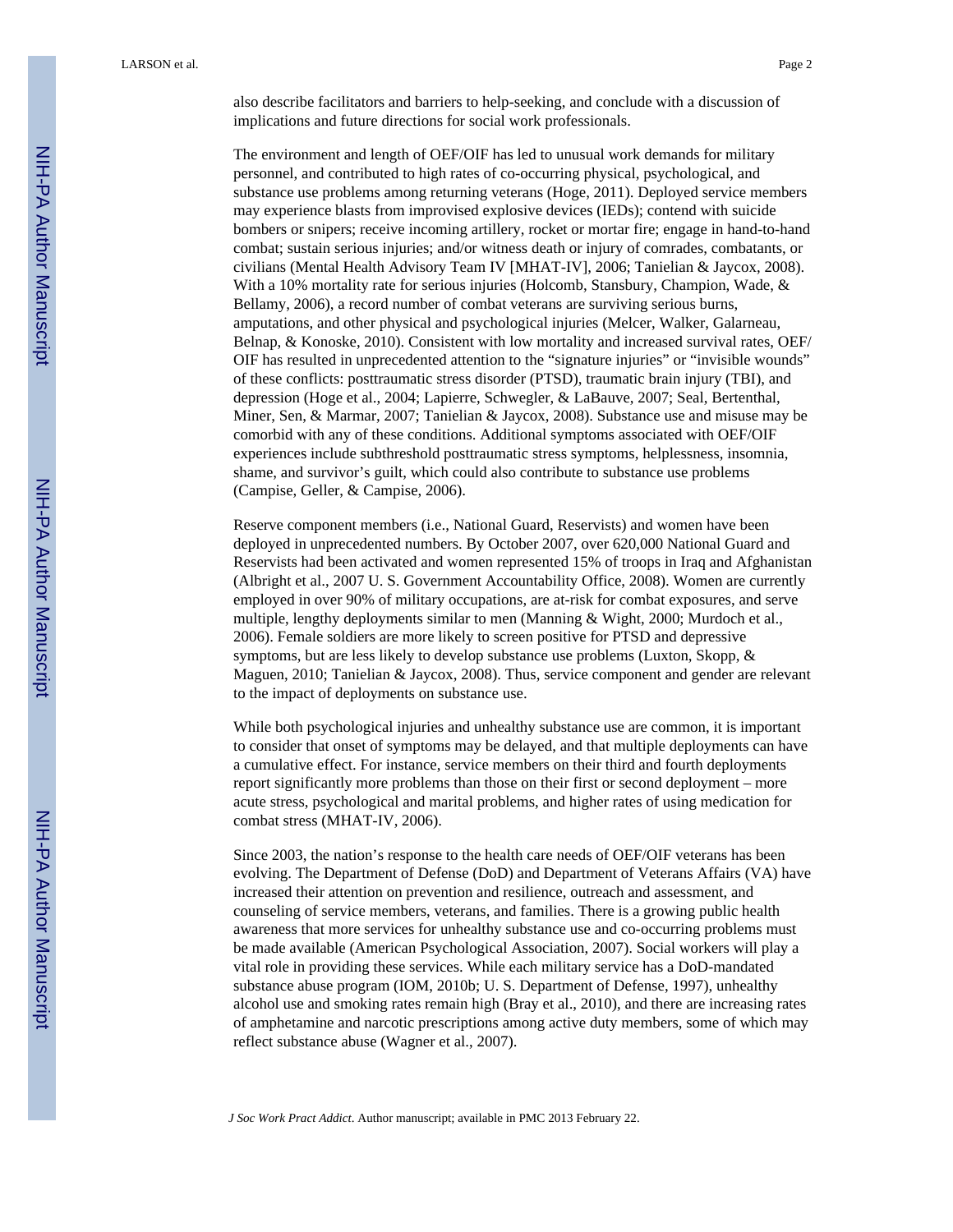# **POST-DEPLOYMENT SUBSTANCE USE PROBLEMS AND SYMPTOMS**

Service members returning from deployments often engage in unhealthy substance use. These problems may be exacerbated by co-occurring psychological problems. In this section, we describe use of common substances and examine the most common co-occurring conditions. Table 1 presents summary findings from five recent population-based studies that examine the association of tobacco or alcohol use with deployment and combat exposure.

#### **Alcohol Use**

Cumulatively, deployment duration and frequency have been associated with higher rates of heavy alcohol use among active duty service members (Ong & Joseph, 2008; Spera, Thomas, Barlas, Szoc, & Cambridge, 2010). Unhealthy drinking rates and alcohol-related consequences are also correlated with intensity of combat exposure, specifically among Reserve and National Guard personnel and younger service members (Jacobson et al., 2008). As shown in Table 1, a study based on longitudinal data gathered on National Guard and Reservist members estimated increased odds of alcohol-related problems using three measures, ranging from 1.46 to 1.63 in association with deployment with combat exposure (Jacobson et al., 2008). A study of Air Force members reported a smaller range of odds increase (14% to 23%) of problem drinking, measured using the World Health Organization's Alcohol Use Disorder Identification Test (AUDIT), associated with deployment frequency and duration, respectively, independent of combat exposure (Spera et al., 2010). Finally, a study of one brigade of Army soldiers found that seeing death or injury as well as witnessing atrocities during combat in Iraq, were associated with increased positive alcohol misuse based on a two-item screen (Wilk et al., 2010). The association of alcohol-related problems with deployment and combat exposure is complicated by the longstanding culture of unhealthy drinking in the military. Service members, while stationed at their permanent bases or installations, report using alcohol to cope with stress, boredom, and loneliness (Ames & Cunradi, 2004). Binge drinking rates are high: 20% report binge drinking at least once per week in the past 30 days (Bray et al., 2010). During nondeployment periods, young enlisted, unmarried service members report the highest rates of unhealthy drinking (Ferrier-Auerbach et al., 2009).

#### **Smoking and Tobacco Use**

While there has been an overall decrease in cigarette smoking in the military (Bray et al., 2010), young service members remain more likely to be smokers than their civilian counterparts (Nelson & Pederson, 2008), and deployment appears to increase smoking initiation and recidivism (Smith et al., 2008) and smoking in the past month (Bray et al., 2010). Combat exposure as well as longer length and number of deployments are associated with increased prevalence of smoking and smoking recidivism according to analysis of longitudinal data which reports increased odds of smoking initiation (1.6) and smoking recidivism (1.3) for deployment with combat exposure compared to deployment without combat exposure (Smith et al., 2008) (see Table 1). During deployment, service members report smoking helps cope with stress, boredom, and sleep problems; endorse a belief that the dangers of smoking are insignificant compared to those of combat; and perceive smoking as socially acceptable in military culture (Poston et al., 2008). Further, use of cigars and smokeless tobacco have been increasing among military recruits (Vander Weg et al., 2008).

#### **Other Drug Use**

Illicit drug use among military personnel has varied during previous U.S. wars and combat situations, likely due to ease of access, personal stress, and the nation's cultural norms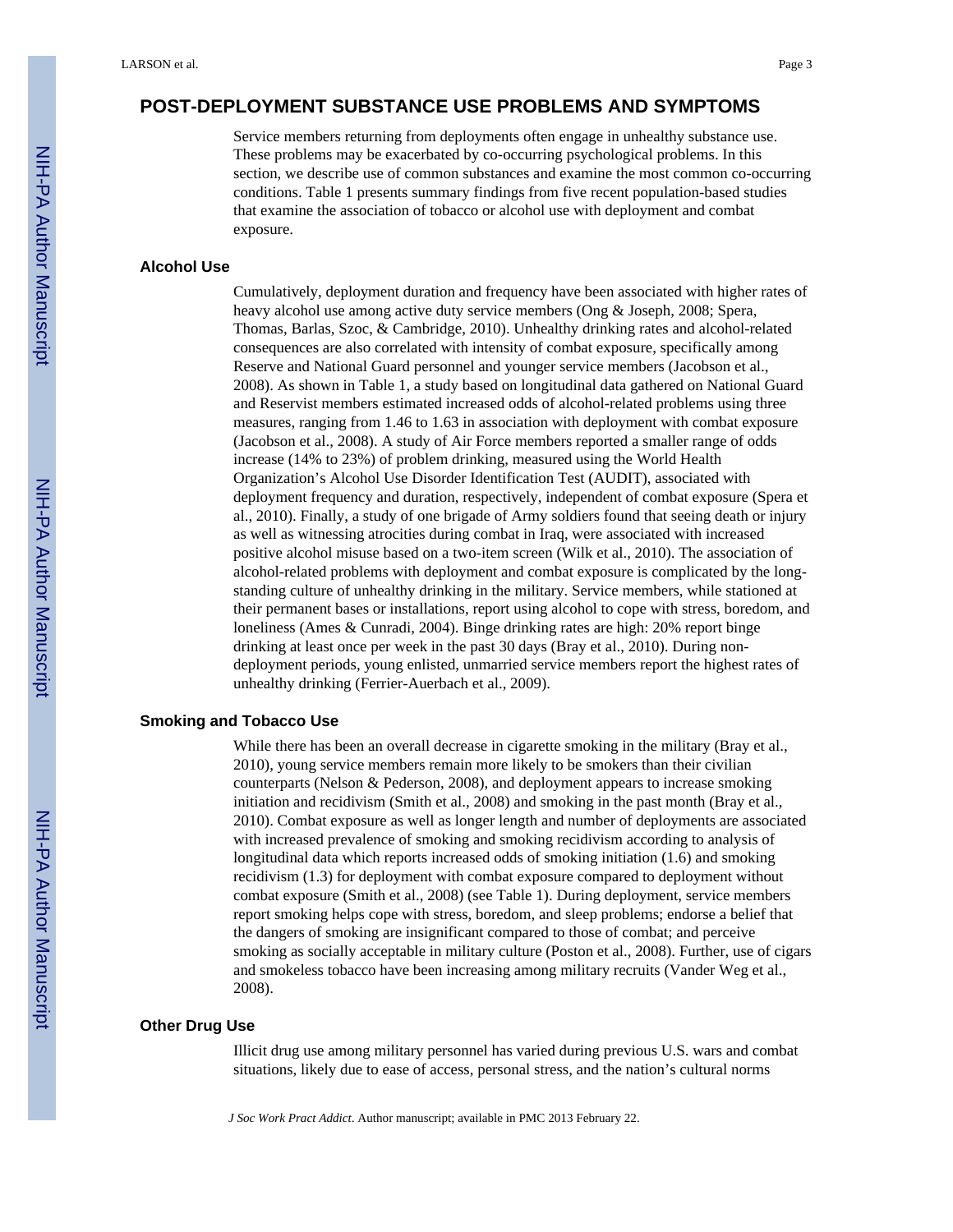related to specific substances (Federman, Bray, & Kroutil, 2000). Over 80% of Army soldiers during the Vietnam War used marijuana, while 45% tried narcotics (34% used heroin; 38% used opium) (Robins, 1993). Drug use upon return from deployment decreased significantly and only 5% of service members who had been addicted to drugs in Vietnam remained addicted immediately after deployment (Robins, 1993).

Widespread Vietnam-era drug use and well publicized post-war military accidents led the DoD to adopt a "zero tolerance" policy for drugs and to start a program of mandatory routine urinalysis testing for opiates, barbiturates, amphetamines, and cocaine which could result in serious sanctions including possible discharge (Bachman, Freedman-Doan, O'Malley, Johnston, & Segal, 1999). Since then, use of these substances among military personnel has declined significantly and has remained around 3% (Bray et al., 2010). However, self-report misuse of prescription medications has escalated, matching anecdotal evidence that more service members are experiencing problems with or dependence on narcotics, benzodiazepines, and other prescription medications (Army Suicide Prevention Task Force, 2010).

Self-report of non-medical use of prescription drugs increased from 4% in 2005 to 11% in 2008 (Bray et al., 2010). Improved wording on the survey may have contributed to this increase, but the trend matches the dramatic rise in the prescription of narcotics among the U.S. general population (Bray et al., 2010). Self-reported misuse in the past 30 days was 10% for pain relievers and 3% for tranquilizers and muscle relaxers (Bray et al., 2009). It is suspected, but unknown to what extent combat veterans misuse these prescription drugs as part of maladaptive coping with combat-acquired wounds, pain, or psychological injury (Dao & Frosch, 2010).

#### **Other Comorbidities with Substance Use Disorders**

**Pain—**Veterans with co-occurring substance use disorders (SUDs) and chronic pain (Gironda, Clark, Massengale, & Walker, 2006; Kline et al., 2010) may turn to drugs to selfmedicate the pain, creating challenges for effective pain management (Larson et al., 2007; Rosenblum et al., 2003; Trafton, Oliva, Horst, Minkel, & Humphreys, 2004). The Army's Pain Management Task Force recommended providing appropriate pain management and clinical prescription drug oversight in Warrior Transition Units (WTUs) (Office of The Army Surgeon General, 2010). The impact of pain medication use in the military has not been comprehensively studied (Army Suicide Prevention Task Force, 2010).

**Suicide risk—**Substance use often precedes suicidal behavior in the military, as indicated by the 30% of Army suicides and over 45% of suicide attempts since 2003 that involved alcohol or drug use (U.S. Army Center for Health Promotion and Preventive Medicine, 2010). Further, the Army Suicide Prevention Task Force (2010) reported that approximately 20% of 188 high-risk behavior deaths from 2006 to 2009 that were not combat-related were due to a drug or alcohol overdose. In 2008, the active duty Army suicide rate (20.2 per 1000,000) surpassed the civilian population rate (19.6 per 100,000) (Kuehn, 2009). Rates of suicide attempts and suicidal ideation are also increasing; almost 5% of service members reported seriously considering suicide within the past year, and 2.2% reported attempting suicide within the past year, an increase from 0.8% in 2005 (Bray et al., 2009).

**Posttraumatic stress disorder—**Deployment intensity and multiple deployments also increase the risk of developing PTSD (Shen, Arkes, & Pilgrim, 2009), and OIF/OEF veterans who screen positive for PTSD or depression are twice as likely to report alcohol misuse as those without a positive screen (Jakupcak et al., 2010). Data from DoD postdeployment health assessments (PDHA) completed within 30 days of return, and post-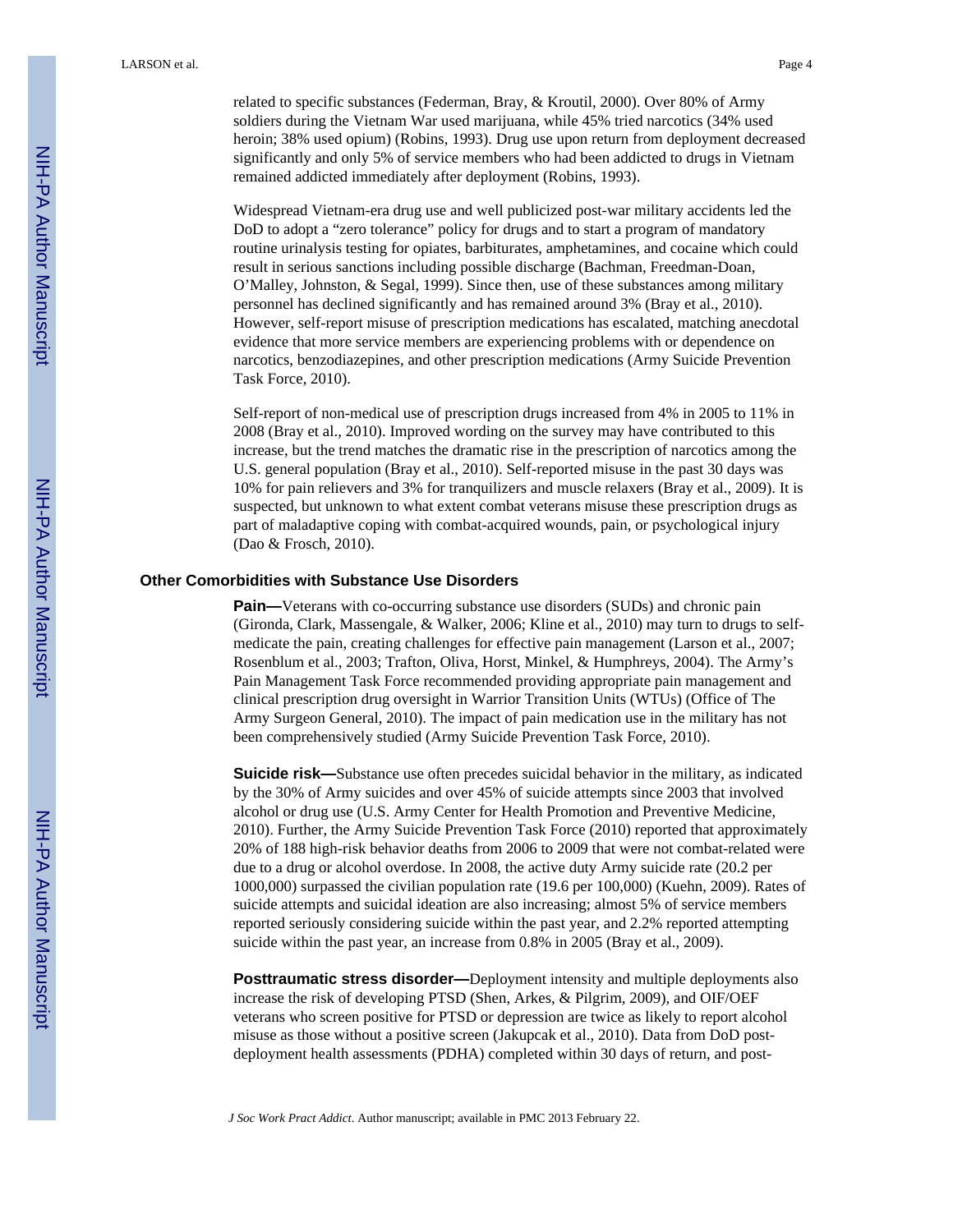deployment health re-assessments (PDHRA) completed 90-180 days post-deployment, indicate that 7% of active duty service members endorsed PTSD symptoms immediately upon return and 9% at follow-up (Armed Forces Health Surveillance Center, 2010). Rates are higher among Reserve component service members than among those on active duty. Further, mild traumatic brain injury (mTBI) and PTSD symptoms are strongly correlated (Friedemann-Sanchez, Sayer, & Pickett, 2008; IOM, 2008), making it difficult to clinically discern the etiology of insomnia, irritability, fatigue, and hyperarousal symptoms (Hoge, Goldberg, & Castro, 2009; Stein & McAllister, 2009). Unhealthy substance use can complicate these conditions.

#### **Behavioral Health Treatment When Deployed or Reintegrating After Deployment**

In responding to substance use, military organizations have dual roles - they enforce discipline in part to maintain force readiness and they promote resilience, optimal health, and well-being of service members as part of their public health mission. DoD policies distinguish use of legal substances (alcohol and prescriptions) from illicit substances (cocaine) and unauthorized/illegal behaviors (e.g., bringing into barracks, use without prescription, sharing) in its response to substance use.

**In-Theater Services—**Behavioral health personnel deploy as part of combat stress units, combat support units, or as support personnel in combat units (Hoge, 2011). Although a recommended ratio of one behavioral health professional for every 700 soldiers was adopted, the Mental Health Advisory Team (MHAT-IV, 2006) reported this ratio is not maintained in all areas. Service members experiencing combat stress reactions in-theater can be referred to a "restoration program," a structured three-to-five day curriculum designed to maximize the return-to-duty rate of those who are temporarily impaired or incapacitated. Over 90% of behavioral health providers surveyed by the MHAT-VI reported that they felt confident in their ability to assess and treat soldiers with suicidal ideation, combat stress reactions, acute stress disorder or PTSD; however, only 63% felt confident in their ability to evaluate and manage substance abuse or dependence (MHAT-VI, 2006).

**Military Treatment Programs—**Service members must be physically fit for duty and meet behavioral standards demonstrating self-discipline (Kelly, Mulligan, & Monahan, 2010). An alcohol-related incident (e.g., fighting while intoxicated, drinking and driving) may result in a command referral to a substance abuse program administered by the military and staffed by clinicians and service members trained to offer services. Resistance to alcohol treatment, a repeat offense, and a positive urinalysis may result in administrative action and possibly discharge from service, accompanied by treatment if alcohol dependence or abuse is diagnosed, depending on the branch of service (Kennedy, Jones, & Grayson, 2006). The Army Substance Abuse Programs (ASAPs) are organized by installation commanders and rehabilitation is designed to involve the soldier, unit commander and intermediate supervisors, as well as the counselor. Navy Substance Abuse and Rehabilitation Programs (SARP) are organized under the medical system. While military personnel can voluntarily seek treatment for SUDs at a military facility; in practice, seeking treatment begins a sequence of commander involvement that is perceived as career-ending, and because service members are released from duties to attend treatment, it is difficult to maintain confidentiality.

**Military Health System--TRICARE—**Separating active duty members, and de-mobilized or separating Reserve and National Guard members who are combat veterans are eligible for a 180-day transitional benefit using a military insurance benefit (i.e., TRICARE), which covers some substance abuse treatment services that are facility-based (detoxification and rehabilitation; outpatient care;, group and family therapy; and partial hospitalization).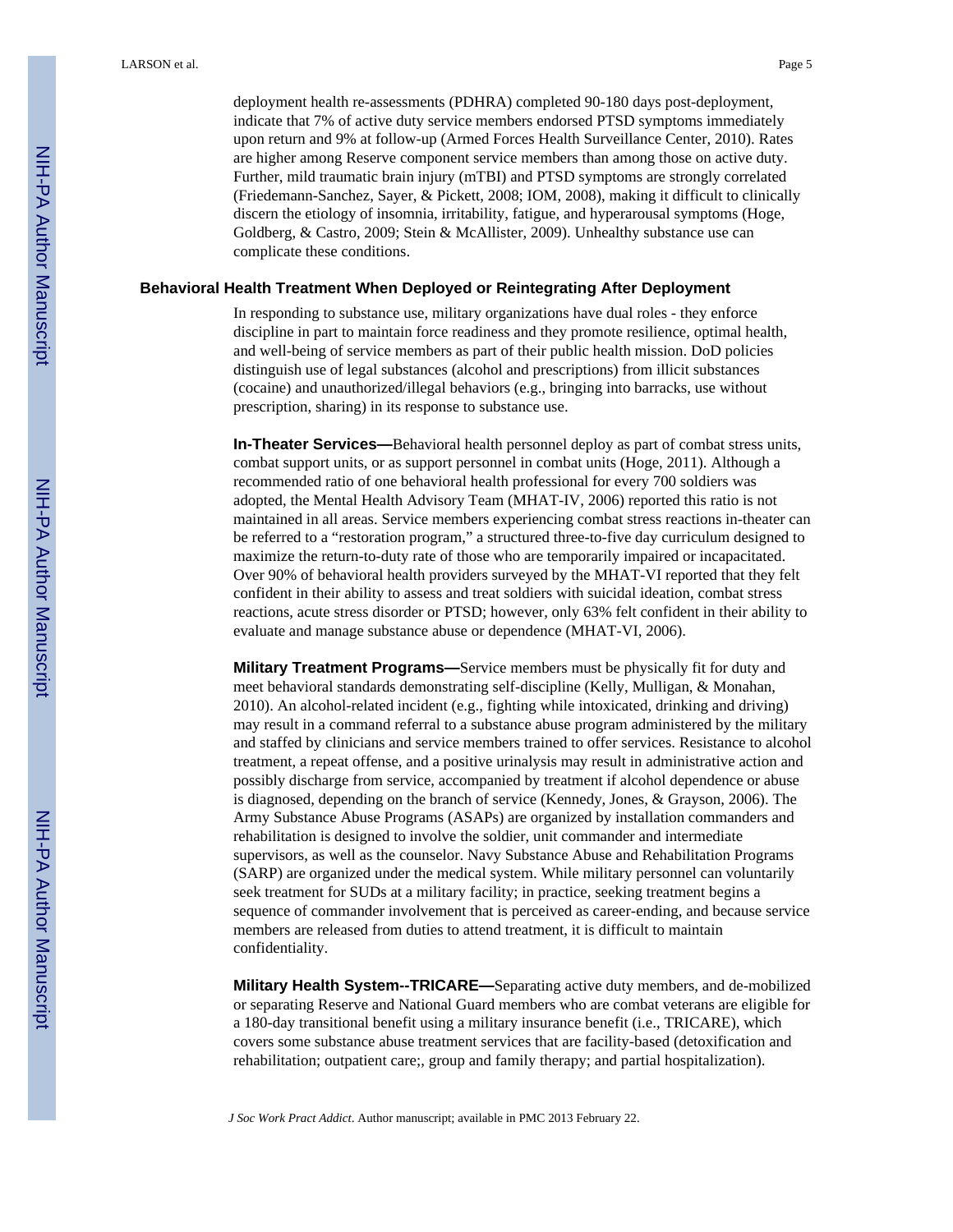LARSON et al. Page 6

TRICARE does not cover methadone or buprenorphine as part of a maintenance treatment program (Department of Defense, 2009).

**Warrior Transition Units—**WTUs provide ill and injured Army personnel with medical and support services in a special garrison unit as they transition towards medical discharge or prepare to return to duty (U.S. Department of the Army, 2009). Soldiers with polytrauma assigned to WTUs are often prescribed opiates, antidepressants, and anti-anxiety drugs. There is anecdotal report of over-prescribing, raising concerns that some WTU soldiers may be abusing prescription medications (Army Suicide Prevention Task Force, 2010).

**VA Health System—**Concerns about confidentiality and stigma may lead some service members to seek care outside of military treatment facilities. The VA health care system consists of hospitals, clinics, Vet Centers, and community-based outpatient clinics, and is the primary health care provider for discharged active duty personnel and combat veterans electing to enroll for services. The National Defense Authorization Act (2008) entitles combat veterans separated from active military service on or after January 28, 2003, to five years of VA enrollment eligibility and free health care services. SUDs are a major problem among veterans seen in the VA, leading to the description of the VA as "the nation's largest provider of substance abuse services" (Chen, Wagner, & Barnett, 2001). The VA employs and trains large numbers of mental health professionals, and thus has significant impact on the professional standards of substance abuse practitioners in the U. S. (Chen et al., 2001). According to the Government Accountability Office (GAO), the VA drastically reduced its substance use disorder treatment and rehabilitation services between 1996 and 2006, and the number of veterans receiving these specialized services decreased by 18% over the same time period (GAO, 2010). About 60% of VA facilities on an annual survey reported they offer services for co-occurring substance use and psychological problems; the majority offered outpatient and intensive outpatient care, and nearly one-half offered either shortterm or long-term residential care (Substance Abuse and Mental Health Services Administration, 2009). The VA may also provide medications and counseling for alcohol, tobacco, and opioid dependence to manage withdrawal symptoms, reduce cravings, and promote abstinence.

# **SEEKING TREATMENT: BARRIERS AND FACILITATORS**

Traditional social work perspectives, such as person-in-environment, the biopsychosocial model, and systems theories—including social ecological and field theories, view individuals as embedded in physical and social contexts that have transactional relationships (Zastrow & Kirst-Ashman, 2008). A core tenet of these approaches is that individuals cannot be understood, nor their problems addressed, in isolation. Rather, there is a complex and interactive relationship between the person and his or her environment, which includes influences across the micro-macro continuum (i.e., individuals, families, groups, communities, and organizations). In the military, there are numerous individual, social, and environmental factors that may influence help-seeking behaviors. Barriers and facilitators of help-seeking for substance use and psychological problems in military organizations are discussed below.

#### **Unique Factors of the Military Context**

There are unique aspects of military organizations and culture that may affect help-seeking and utilization of services. Unlike in civilian settings, military leadership may determine a) when someone will receive help for a psychological or substance use problem, b) when a possible problem will be professionally evaluated, and, if treatment is needed, and c) when the service member can return to duty. When military leadership accurately identifies needs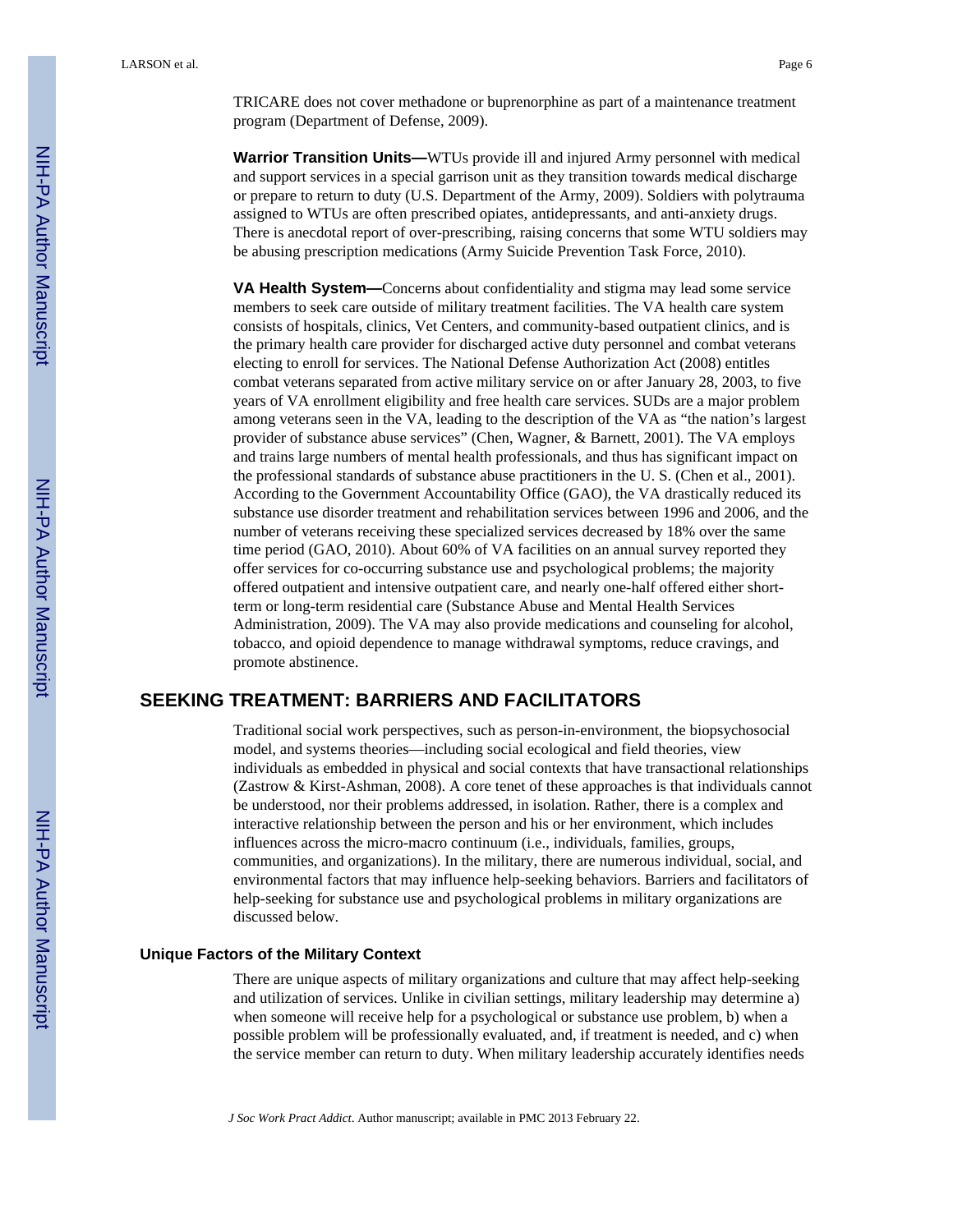and appropriately offers help, help-seeking is facilitated, but this also has the potential to become a barrier.

There are positive aspects of military culture and structure that may constitute protective factors and facilitate a service member getting help when needed. For example, the strong bonds among members of the military community can foster trust and a culture focused on protecting one's comrades. A hierarchical chain of command provides clear accountability for identifying and resolving readiness problems among service members. Unit leadership, for example, exerts considerable influence over the morale and behavior of individuals in the unit in the name of good order, discipline, and force readiness. Clear accountability is accompanied by command resources from within the DoD; for example, each military branch operates its own alcohol and drug program and most branches operate resiliency training programs.

There are also unique barriers to help-seeking for SUDs in the military. Beginning with basic training, indoctrination into military culture instills attitudes and beliefs that may also influence personal help-seeking behavior. Military values and the warrior ethos become part of a collective identity that involves loyalty, duty, respect, selfless service, honor, integrity, and personal courage. The warrior ethos, grounded in these values, refers to a code of professional conduct that involves putting mission first, never accepting defeat, never quitting, and never leaving a fallen comrade (U.S. Department of the Army, 2006). Assuming a "sick role" is contrary to this idealized self-image, and may predispose individuals to avoid seeking help for a substance use or psychological problem (DOD Task Force on Mental Health, 2007; Tanielian & Jaycox, 2008).

The warrior ethos is related to the stigma pervasive in military organizations; in that seeking help may signal perceived weakness and thus negatively impact self-concept and one's association with the collective military identity. Specific negative consequences may result from disclosing a substance use or psychological problem. While many service members are aware that alcohol misuse may have a negative impact on one's military career (Gorman, Blow, Ames, & Reed, 2011), this negative impact is not a certainty (DOD Task Force on Mental Health, 2007). Potential negative career repercussions could inhibit seeking early treatment as well. Alcohol use is prohibited during military deployments and fear of the loss of deployment and/or military status due to disciplinary action also may impede helpseeking.

A study by Hoge and colleagues (2004) observed that service members returning from OEF/ OIF and screening positive for a mental health disorder indicated several attitudinal barriers to seeking treatment: being seen as weak (65%), unit leadership treating them differently (63%), unable to get time off work (55%), and negative career implications (50%). As for substance use, the study found that 24% of the Soldiers and 35% of the Marines in the study sample admitted that they used more alcohol than intended after deployment. Overall, 38-45% of respondents were interested in receiving help, while only 23-40% had received help (Hoge et al., 2004). Personnel nearing the end of their deployment may also be concerned that acknowledging a problem might delay their return home, and concerns about stigma may be greatest among those most in need of help (Tanielian & Jaycox, 2008). In sum, both public stigma and self-stigma (the internalization of public stigma) are barriers to care among military personnel (Greene-Shortridge, Britt, & Castro, 2007).

Sociodemographic factors may also carry special implications in the military context. Historically, women veterans have underutilized specialty mental health services and were found less likely to receive VA addictions treatment compared to men (Chatterjee et al., 2009; Maynard et al., 2004). The availability of a women's health clinic and having a female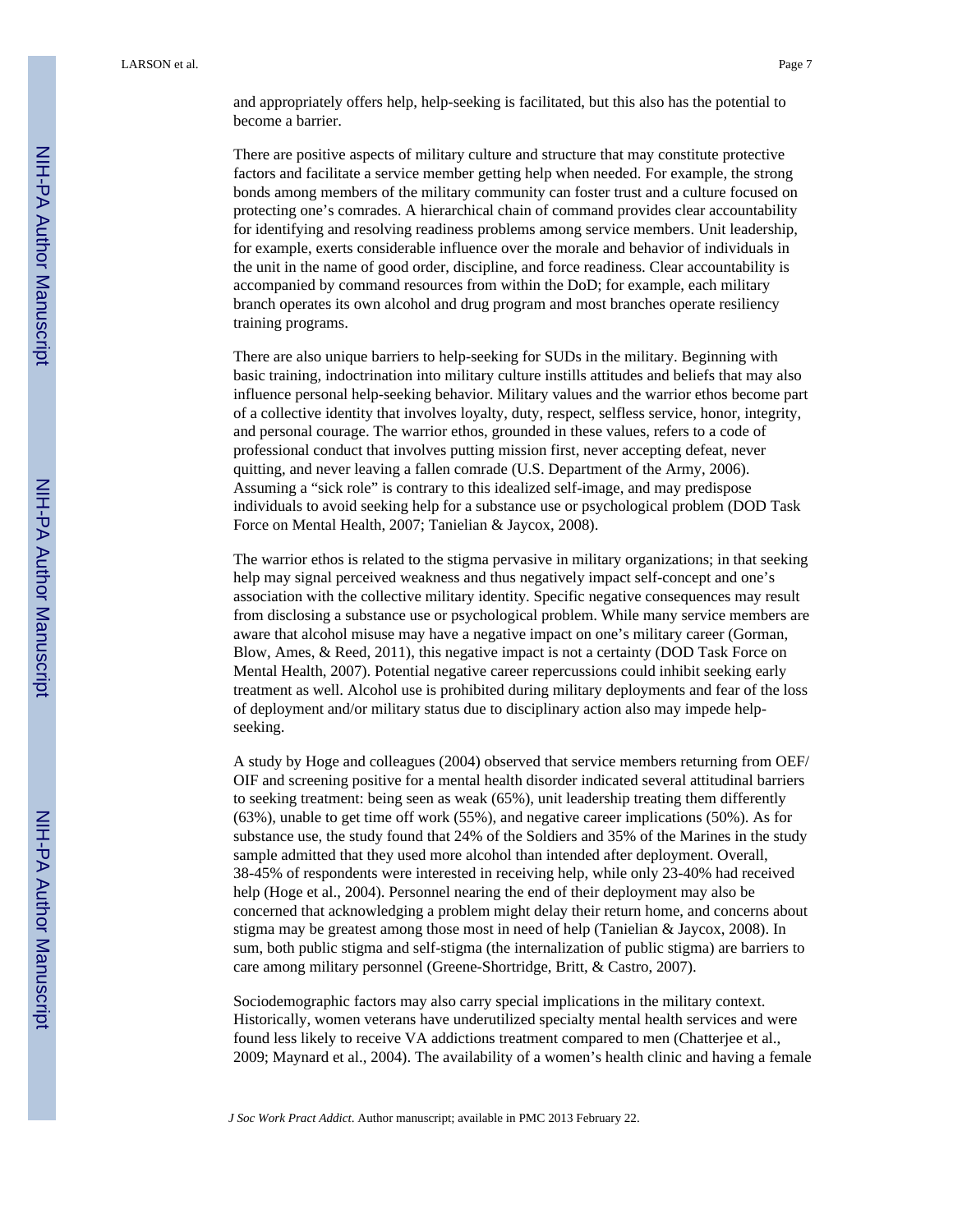physician are associated with increased use of the VA among women veterans (Washington, Yano, Simon, & Sun, 2006), and one study of OEF/OIF women veterans reported that as many as 44% were electing to utilize at least some VA services (Haskell et al., 2010).

#### **Post-deployment Service Utilization**

Analysis of several sources indicates that relatively few service members receive counseling related to a substance use problem. However, there have been no systematic studies of services received in military settings for SUDs, and the existing reports provide only limited assessment of patient problems and modalities of care. A special analysis of counseling services under TRICARE reported that, of patients who received counseling from independent mental health counselors, only 1% received a diagnosis of a substance use disorder. This study, however, included family member beneficiaries and retirees as well as service members and did not look at all professional counseling services (IOM, 2010a). A study of an Army National Guard unit one year after its Soldiers returned from Iraq, found that 62% of the unit members screened positive for 1 of 5 mental disorders, and 57% also screened positive for alcohol abuse (Stecker, Fortney, Hamilton, Sherbourne, & Ajzen, 2010). Thus, alcohol problems appear much more prominent than indicated from examination of services received from professional counselors. Of the group screening positive for any disorder, 35% had been to mental health treatment and 21% were prescribed a psychotropic medication (Stecker et al., 2010). This level of need of treatment for substance abuse and mental health is higher than other estimates.

In an anonymous military health survey of active duty members, while 19.9% reported they received some counseling from a professional (one-half of those saw a military mental health professional), only 1.6% said they had sought help for a substance use problem (Bray et al., 2009). Over one-third reported they perceived damage to their career if they sought counseling through the military. Comparable questions asked of Reserve component service members on a 2006 health survey revealed that the proportion of National Guard and Reservists who perceived a need for counseling was slightly lower than active duty members (16.3% versus 19.8%). However, self-reported use of counseling was substantially lower; only 13.3% received services from a counseling professional and only 3.6% from a military professional (compared to 19.9% and 10.1% of active duty members, respectively) (Hourani et al., 2007), and only 1% of National Guard members and Reservists sought counseling because of a substance use problem Thus, there are additional barriers to behavioral health care among Reserve component members. Some of these may barriers include: lack of health care coverage and access following military deployments, living in remote geographical areas, unfamiliarity with military and veteran health care systems, and civilian employment conflicts.

# **RELEVANCE TO SOCIAL WORK PRACTICE, POLICY, AND EDUCATION**

Social workers in the field of addictions can play a key role in treating SUDs among OEF/ OIF veterans in military and civilian settings. Moreover, social workers in other fields of practice (i.e., health, mental health, criminal justice/corrections) are in a position to identify returning veterans with substance use problems, and facilitate assessment and treatment. Knowledge about military organizations and culture is vital to these efforts. While there are similarities among the armed services (i.e., Army, Navy, Air Force, Marines, Coast Guard), each has a unique culture. Military personnel and veterans may have various affiliations with the armed services (e.g., active duty, National Guard, or Reserves) that determine access to DoD and VA benefits and services. To exhibit military cultural competency, social workers should be knowledgeable about the past and recent deployments of local units, the ratio of deployment length to time between deployments, and the range of combat experiences in Iraq and Afghanistan. The manifestation of subsequent life stressors, family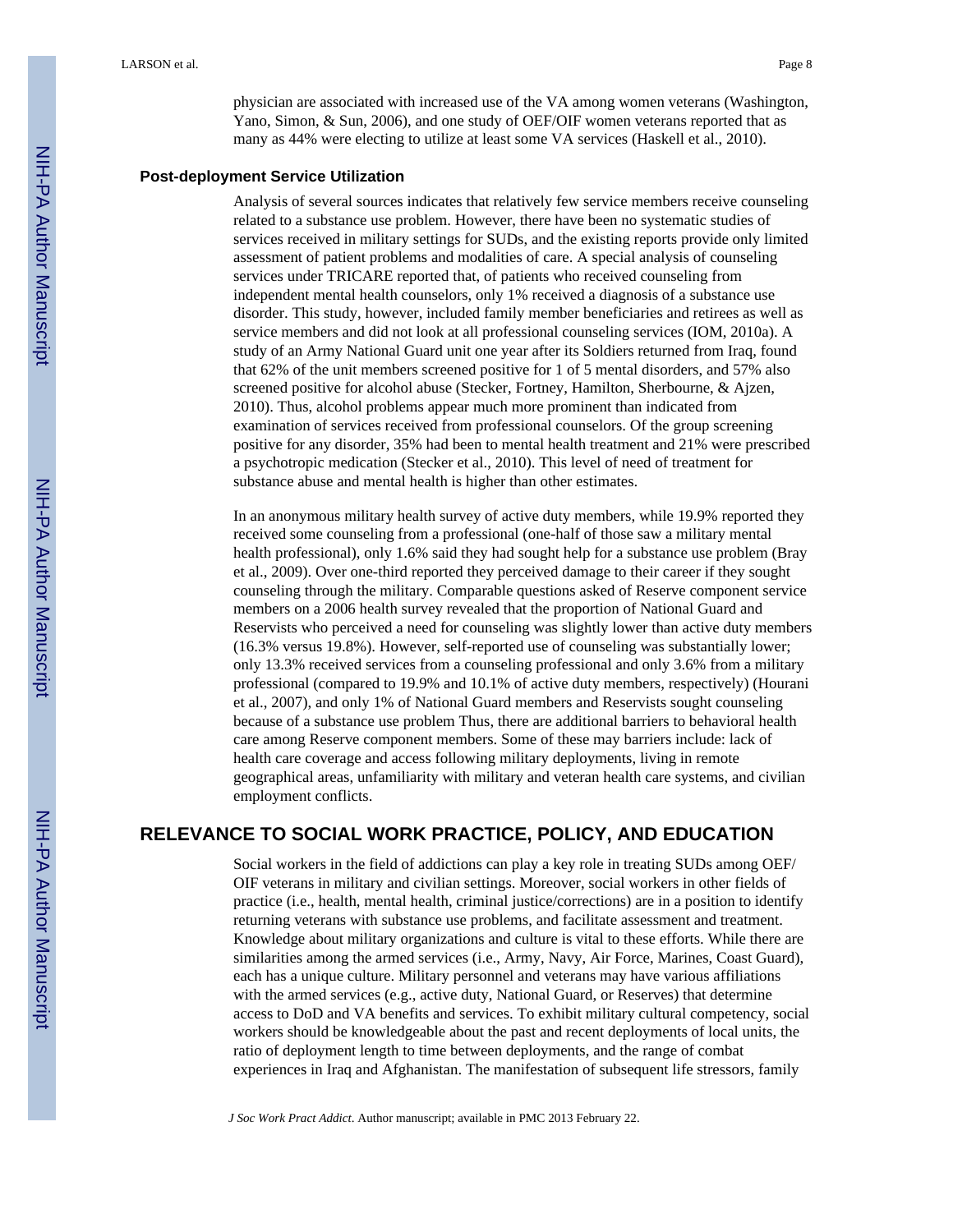problems, and substance use patterns may be related to these deployment and combat experiences. Outlined below are social work practice, policy, and education considerations for assisting military personnel and veterans with substance use problems.

#### **Practice Implications**

Returning veterans may conceal current or previous DoD or VA substance abuse treatment, or may choose to avoid treatment altogether because of stigma. Social workers can be instrumental in community outreach and the implementation of stigma-reduction programming. Skidmore and Roy (2011) highlight the importance of distinguishing between barriers to care specific to substance use and those specific to veterans, and advise practitioners to explore with veterans the meaning of help-seeking, trust in the therapeutic relationship, and the risks and benefits of treatment. This dialogue will help social workers distinguish between behaviors traditionally labeled as non-compliance, denial, or manipulation, and the complexities of help-seeking inherent to military organizations. Adherence to military culture may also adversely impact motivation for change and acceptance of addiction as an illness. Assessing cognitions and behaviors that are motivators or impediments are essential for effective treatment planning and outcomes.

Working with returning veterans with substance use problems within military and veteran organizations can pose other unique challenges, including the circumstances of treatment referral and entry, conflicts between the client's and military organization's needs, ethical dilemmas, and treatment outcomes. As with civilian populations, involuntary military treatment referrals are not unusual and may be due to a positive urinalysis, criminal behavior (e.g., assault, domestic violence, child maltreatment), traffic violations (e.g., driving under the influence, accident), or punitive administrative action associated with any of these behaviors. If referred by their military commander, service members' confidentiality will be limited because military leadership is often informed of treatment progress, completion, and if there are conflicts or problems with attendance. Military commands may also be more supportive of short-term, outpatient treatment than inpatient treatment that keeps the service member away from regular military duties. In these instances, it is important that social workers advocate on behalf of military members by communicating to commanders evidence supporting the recommended treatment modality (e.g., inpatient) as well as the organizational benefits of successful treatment. Policies requiring the reporting of treatment progress and non-compliance to commanders may not only impede help-seeking, but negatively impact the helping relationship and full disclosure of substance use patterns and consequences. Additional ethical dilemmas may involve differential treatment options and consequences based on military rank (e.g., officers vs. enlisted).

Co-occurring Axis I diagnoses (American Psychiatric Association, 2000) and physical disorders can complicate substance use problems in returning veterans due to the complex clinical presentations of co-occurring PTSD, depression, TBI, and chronic pain. Thus, addictions social workers must take a multi-problem approach to assessment. Skidmore and Roy (2011) recommend brief screening questionnaires (e.g., AUDIT, Drug Abuse Screening Test [DAST]) followed by a biopsychosocial interview that assesses physical health, premilitary substance use, military history and stressors, post-military history, recent substance use, risk for suicide, homicide, and domestic violence, as well as strengths, social support, and coping strategies. Various integrated treatment approaches have been used with veterans, including Seeking Safety (Najavits, 2002), Transcend (Donovan, Padin-Rivera, & Kowaliw, 2001), and Substance Dependence PTSD Therapy (Triffleman, Carroll, & Kellogg, 1999). Bernhardt (2009) provides an overview of evidence-based treatments and challenges of working with OEF/OIF veterans with co-occurring PTSD and substance abuse.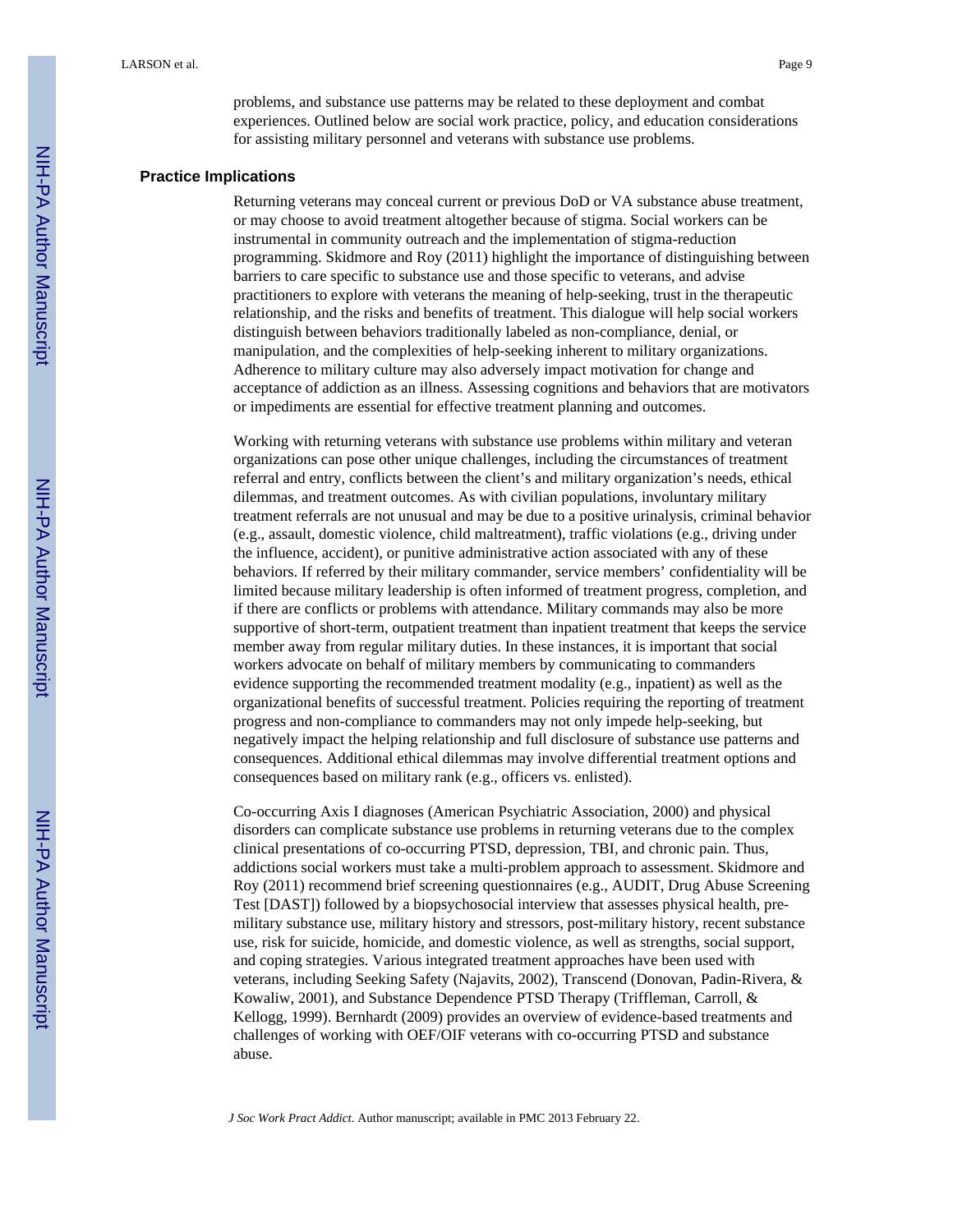#### **Policy Implications**

As social policy advocates, it is critical for social workers to be familiar with DoD and VA policies and programs. These agencies determine the scope of military and veteran benefits and services, and disseminate clinical practice guidelines. The VA/DoD Clinical Practice Guidelines for Management of Substance Use Disorders provide a framework for substance abuse treatment decision-making to improve patient outcomes (Department of Veterans Affairs and Department of Defense, 2009). Similarly, the VA/DoD Clinical Practice Guideline Working Group has adopted a Treating Tobacco Use and Dependence practice guideline (Fiore et al., 2008). The VA also has a Tobacco Cessation Support Line (1-800- QUIT-NOW). For policy updates, social workers can form alliances with State Departments of Veterans Affairs and veteran organizations such as the Iraq and Afghanistan Veterans of America, Veterans of Foreign Wars, and the American Legion. Additional resources include the Veterans Suicide Prevention Hotline [1-800-273-TALK], the VA National Caregiver Support Hotline (1-855-260-3274), and the Wounded Soldier and Family Hotline (1-800-984-8523).

#### **Education Implications**

The associations between military deployments, combat experiences, and substance use outlined in this review can assist social workers in understanding how military training and organizational culture influence behavioral manifestations, psychological stigma, and helpseeking in military and veteran populations. However, given the complexity of providing care to returning veterans, formalized professional education and training is warranted. The Council on Social Work Education developed military social work competencies in 2010 to guide professional practice (Council on Social Work Education, 2010). These competencies outline advanced knowledge and practice behaviors to provide ethical, evidence-based treatment and services to military and veteran populations. Competencies noteworthy for social work practice in addictions include the ability to (1) recognize risk and protective factors associated with military service and deployments among diverse military populations and communities, (2) implement evidence-based practices across the DoD/VA continuum of care and in community agencies, and (3) explain the stigma, risks, and benefits of helpseeking in military and veteran organizations. Schools of social work and professional education programs should be committed to providing competency-based education for substance abuse disorders, and social workers serving military personnel and veterans have an ethical obligation to continuously learn about military service including combat and humanitarian assistance deployments and other common military experiences.

# **Future Directions for Research**

Substance use disorders and unhealthy substance use in military personnel and veterans are complex, multidimensional problems. Service members and their families will benefit from coordination among DoD, VA, and civilian organizations to ensure quality and continuity of care from the battlefield to the home front. State, federal, and non-profit organizations have been working to assist post-deployment reintegration for returning veterans and their families. Despite a wealth of programs, few reach most of the veterans in need and even fewer have been systematically evaluated and found effective. The well-publicized increase in military and veteran suicides highlights these unmet service needs. More evidence is needed to determine which programs are most efficacious in this population.

Independent review panels have identified issues needing further action or research including: unreliable use of screening and referral protocols (U. S. Government Accountability Office, 2006); perceived stigma or career-harm from seeking treatment for deployment-related and substance abuse problems (American Psychological Association, 2007); inadequate behavioral health service capacity for military members and their families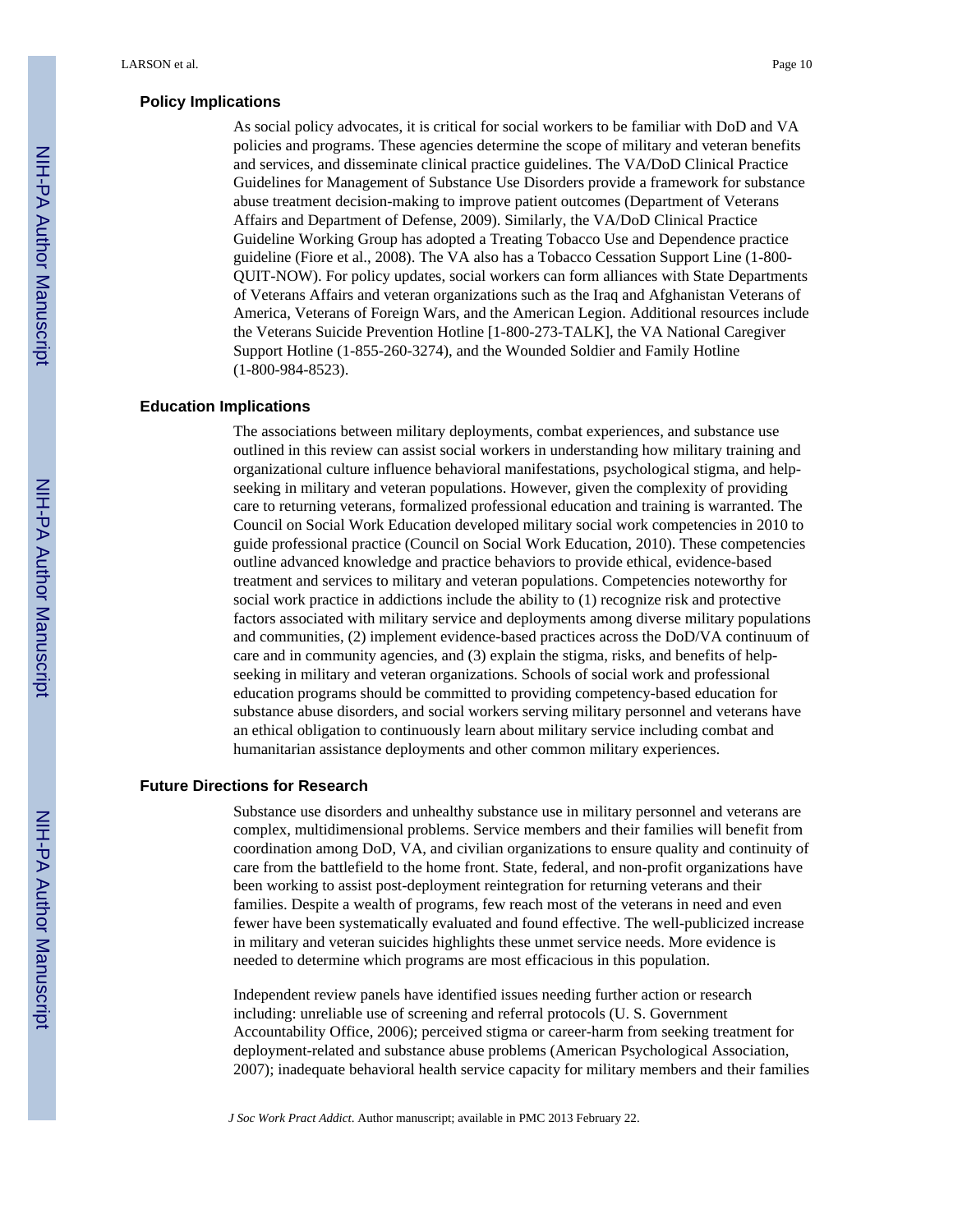(Department of Defense Task Force on Mental Health, 2007); and infrequent use or availability of evidence-based protocols or practices in military programs (Department of Defense Task Force on Mental Health, 2007). Moreover, there is little research on factors that may contribute to clinical trajectories after deployment and an overreliance on one- or two-item screening instruments (Litz & Schlenger, 2009). For example, there is too little research focusing on predictors of a 'recovery' trajectory (i.e., one with gradual improvement), a 'delayed' trajectory (i.e., one with later symptom onset), or a 'chronic' trajectory (i.e., one with ongoing symptoms) (Litz & Schlenger, 2009). Prospective and longitudinal studies are needed to determine how substance use problems develop over time and whether early identification and intervention improves outcomes. The interactions of different types of problems are understudied despite military health surveillance and deployment data.

## **CONCLUSION**

Military personnel and combat veterans have higher rates of unhealthy substance use than their age peers in the general population. Deployment is associated with smoking initiation and recidivism, heavy drinking and associated risky behaviors, and may contribute to reported increases in prescription drug misuse. Civilian and military social workers can play vital roles in outreach, assessment, and intervention with OEF/OIF veterans and their family members. We challenge the profession to commit to an evidence-based agenda of practice, policy, education, and research to increase military cultural competence in service provision, and to develop more empirical evidence regarding best practices to address unhealthy substance use in military personnel, veterans, and their families. Social work professionals can significantly contribute to an enhanced continuum of care that increases the delivery of evidence-based substance abuse treatment to OEF/OIF veterans.

#### **Acknowledgments**

The study was supported in part by a grant from the National Institute on Drug Abuse (R01DA030150).

# **References**

- 110th Congress. National Defense Authorization Act of 2008, Public Law 110-181, §1707. 2008
- Albright T, Gehrich A, Wright J Jr, Lettieri C, Dunlow S, Buller J. Pregnancy during Operation Iraqi Freedom/Operation Enduring Freedom. Military Medicine. 2007; 172(5):511. [PubMed: 17521100]
- American Psychiatric Association. Diagnostic and statistical manual of mental disorders, text revision. 4. Washington, DC: Author; 2000.
- American Psychological Association. The psychological needs of U S military service members and their families: A preliminary report. Washington, DC: Author; 2007.
- Ames G, Cunradi C. Alcohol use and preventing alcohol-related problems among young adults in the military. Alcohol Research & Health. 2004; 28(4):252–257.
- Armed Forces Health Surveillance Center. Medical Surveillance Monthly Report. 2010; 17(6)
- Army Suicide Prevention Task Force. Army Health Promotion Risk Reduction Suicide Prevention Report. Arlington, VA: Department of Defense; 2010.
- Bachman JG, Freedman-Doan P, O'Malley PM, Johnston LD, Segal DR. Changing patterns of drug use among US military recruits before and after enlistment. American Journal of Public Health. 1999; 89(5):672–677. [PubMed: 10224977]
- Bernhardt A. Rising to the challenge of treating OEF/OIF veterans with co-occurring PTSD and substance abuse. Smith College Studies in Social Work. 2009; 79(3):344–367.
- Bray, RM.; Pemberton, MR.; Hourani, LL.; Witt, M.; Olmsted, KLR.; Brown, JM., et al. 2008 Department of Defense Survey of Health Related Behaviors among active duty military personnel. Research Triangle Park, NC: RTI International; 2009.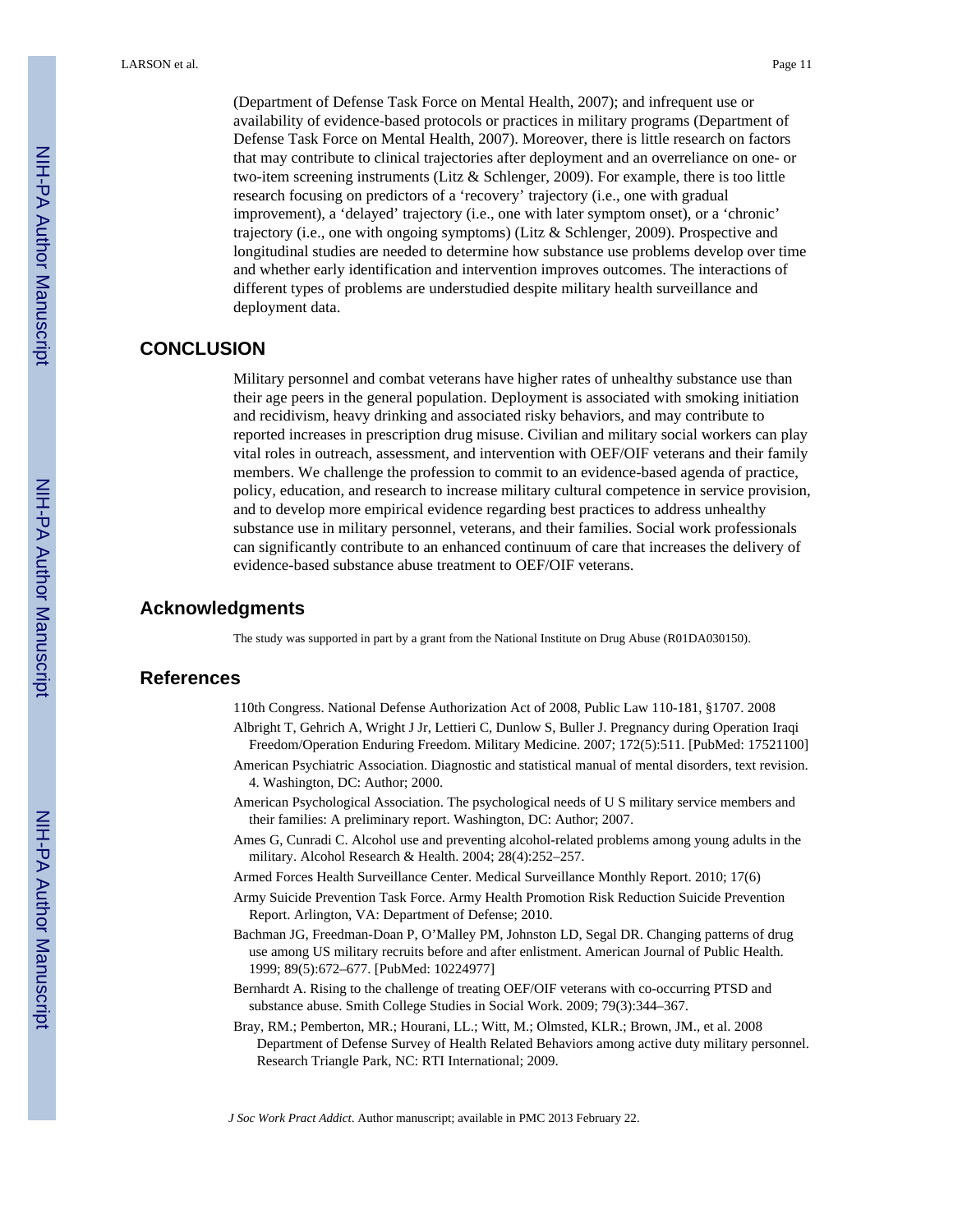- Bray RM, Pemberton MR, Lane ME, Hourani LL, Mattiko MJ, Babeu LA. Substance use and mental health trends among U.S. military active duty personnel: Key findings from the 2008 DoD Health Behavior Survey. Military Medicine. 2010; 175(6):390–399. [PubMed: 20572470]
- Campise, RL.; Geller, SK.; Campise, ME. Combat stress. In: Kennedy, CH.; Zillmer, EA., editors. Military psychology: Clinical and operational applications. New York, NY: Guilford Press; 2006. p. 215-240.
- Chatterjee S, Rath ME, Spiro A 3rd, Eisen S, Sloan KL, Rosen AK. Gender differences in veterans health administration mental health service use: Effects of age and psychiatric diagnosis. Womens Health Issues. 2009; 19(3):176–184. [PubMed: 19447322]
- Chen S, Wagner TH, Barnett PG. The effect of reforms on spending for veterans' substance abuse treatment, 1993–1999. Health Affairs. 2001; 20(4):169–175. [PubMed: 11463073]
- Council on Social Work Education. Advanced social work practice in military social work. Alexandria, VA: Author; 2010.
- Dao, J.; Frosch, D. Feeling warehoused in army trauma care units. The New York Times. 2010. Retrieved from <http://www.nytimes.com/2010/04/25/health/25warrior.html>
- Department of Defense. Evaluation of the TRICARE program FY2009 report to Congress. Washington, DC: Office of the Assistant Secretary of Defense, Health Affairs; 2009.
- Department of Defense Task Force on Mental Health. An achievable vision: Report of the Department of Defense task force on mental health. 2007. Retrieved from www.health.mil/dhb/mhtf/MHTF-Report-Final.pdf
- Department of Veterans Affairs and Department of Defense. VA/DoD clinical practice guideline for management of substance use disorders (SUD). 2009 Report Number 2.0.
- DOD Task Force on Mental Health. An achievable vision: Report of the Department of Defense task force on mental health. Falls Church, VA: Department of Defense, Defense Health Board; 2007.
- Donovan B, Padin-Rivera E, Kowaliw S. "Transcend": Initial outcomes from a posttraumatic stress disorder/substance abuse treatment program. Journal of Traumatic Stress. 2001; 14(4):757–772. [PubMed: 11776422]
- Federman EB, Bray RM, Kroutil LA. Relationships between substance use and recent deployments among women and men in the military. Military Psychology. 2000; 12(3):205–220.
- Ferrier-Auerbach AG, Kehle SM, Erbes CR, Arbisi PA, Thuras P, Polusny MA. Predictors of alcohol use prior to deployment in National Guard soldiers. Addictive Behaviors. 2009; 34(8):625–631. [PubMed: 19375239]
- Fiore, MC.; Jaén, CR.; Baker, TB.; Bailey, WC.; Benowitz, NL.; Curry, SJ., et al. Clinical practice guideline. Rockville, MD: U.S. Department of Health and Human Services, Public Health Service; 2008. Treating tobacco use and dependence: 2008 update.
- Friedemann-Sanchez G, Sayer NA, Pickett T. Provider perspectives on rehabilitation of patients with polytrauma. Archives of Physical Medicine and Rehabilitation. 2008; 89(1):171–178. [PubMed: 18164350]
- Gironda RJ, Clark ME, Massengale JP, Walker RL. Pain among veterans of Operations Enduring Freedom and Iraqi Freedom. Pain Medicine. 2006; 7(4):339–343. [PubMed: 16898945]
- Gorman LA, Blow AJ, Ames BD, Reed PL. National Guard families after combat: Mental health, use of mental health services, and perceived treatment barriers. Psychiatric Services. 2011; 62(1):28– 34. [PubMed: 21209296]
- Greene-Shortridge TM, Britt TW, Castro CA. The stigma of mental health problems in the military. Military Medicine. 2007; 172(2):157–161. [PubMed: 17357770]
- Haskell SG, Mattocks K, Goulet JL, Krebs EE, Skanderson M, Leslie D, et al. The burden of illness in the first year home: Do male and female VA users differ in health conditions and healthcare utilization. Womens Health Issues. 2010; 21(1):92–97. [PubMed: 21185994]
- Hoge C, Castro CA, Messer SC, McGurk D, Cotting DI, Koffman RL. Combat duty in Iraq and Afghanistan, mental health problems, and barriers to care. New England Journal of Medicine. 2004; 351(1):13–22. [PubMed: 15229303]
- Hoge, CW. Supporting resilience in a deployment context: Public health strategies and treatment of service members and veterans with combat-related mental health problems. In: Adler, AB.; Bliese,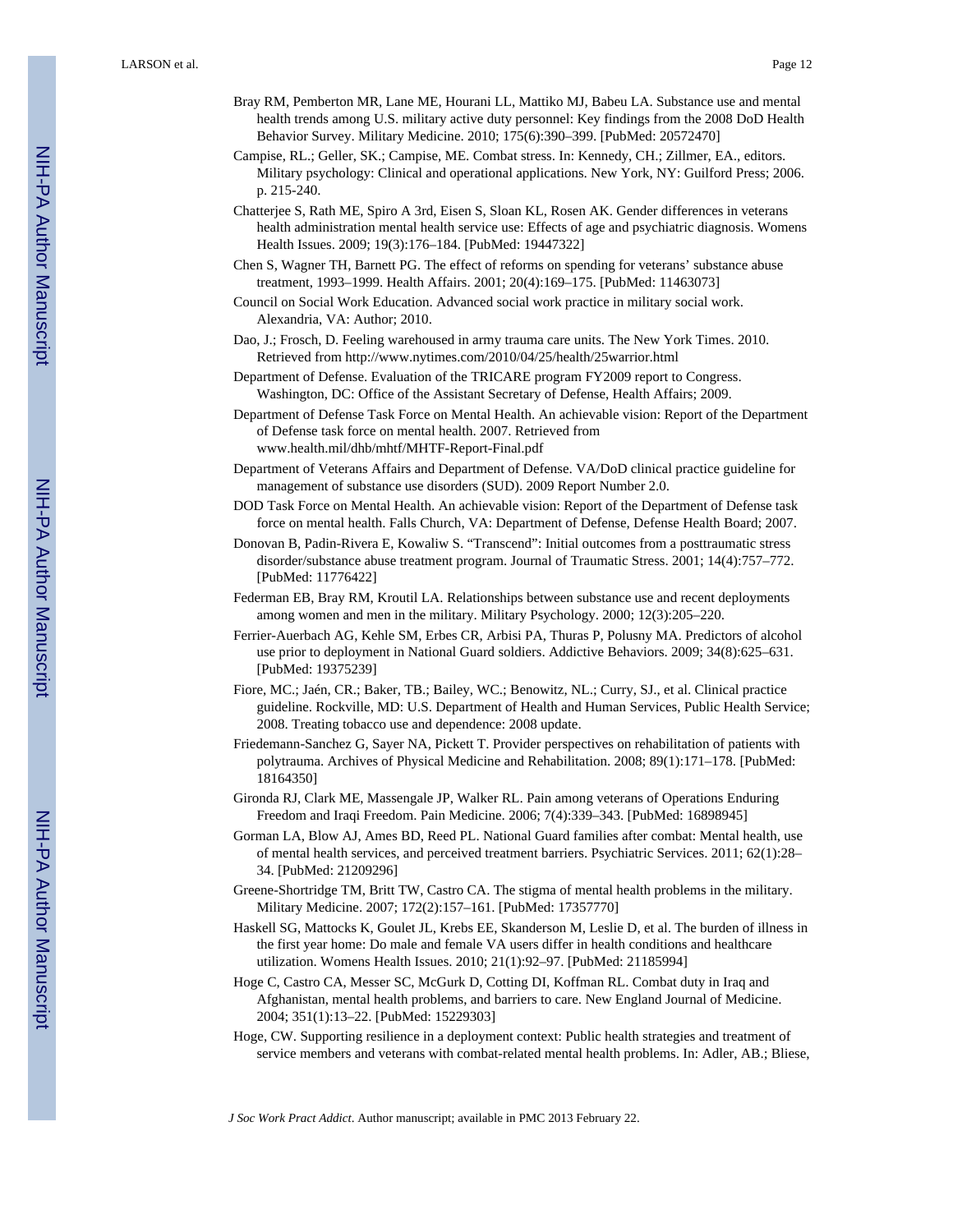PD.; Castro, CA., editors. Deployment psychology: Evidence-based strategies to promote mental health in the Military. Washington, DC: American Psychological Association; 2011. p. 17-34.

- Hoge CW, Goldberg HM, Castro CA. Care of war veterans with mild traumatic brain injury -- flawed perspectives. New England Journal of Medicine. 2009; 360(16):1588–1591. [PubMed: 19369664]
- Holcomb JB, Stansbury LG, Champion HR, Wade C, Bellamy RF. Understanding combat casualty care statistics. The Journal of Trauma. 2006; 60(2):397–401. [PubMed: 16508502]
- Hourani, LL.; Bray, RM.; Marsden, ME.; Witt, M.; Vandermaas-Peeler, R.; Scheffler, S., et al. 2006 Department of Defense Survey of Health Related Behaviors among Guard and Reserve force. Research Triangle Park, NC: RTI International; 2007.
- Institute of Medicine. Gulf War and Health: Long-Term Consequences of Traumatic Brain Injury. Vol. 7. Washington, DC: The National Academies Press; 2008.
- Institute of Medicine. Provision of mental health counseling services under TRICARE. Washington, DC: National Academy of Sciences; 2010a.
- Institute of Medicine. Returning home from Iraq and Afghanistan: Preliminary assessment of readjustment needs of military personnel, veterans, and their families. Washington, DC: National Academy of Sciences; 2010b.
- Jackson A, Alford D, Dube C, Saitz R. Internal medicine residency training for unhealthy alcohol and other drug use: recommendations for curriculum design. BMC Medical Education. 2010; 10(1):22. [PubMed: 20230607]
- Jacobson IG, Ryan MA, Hooper TI, Smith TC, Amoroso PJ, Boyko EJ, et al. Alcohol use and alcoholrelated problems before and after military combat deployment. Journal of the American Medical Association. 2008; 300(6):663–675. [PubMed: 18698065]
- Jakupcak M, Tull MT, McDermott MJ, Kaysen D, Hunt S, Simpson T. PTSD Symptom clusters in relationship to alcohol misuse among Iraq and Afghanistan war veterans seeking post-deployment VA health care. Addictive Behaviors. 2010; 35(9):840–843. [PubMed: 20471180]
- Kelly, MP.; Mulligan, KP.; Monahan, MC. Fitness for duty. In: Kennedy, CH.; Moore, JL., editors. Military Neuropsychology. New York, NY: Springer; 2010. p. 57-80.
- Kennedy, CH.; Jones, DE.; Grayson, R. Substance abuse services and gambling treatment in the military. In: Kennedy, CH.; Zillmer, EA., editors. Military psychology: Clinical and operational applications. New York, NY: Guilford Press; 2006. p. 163-190.
- Kuehn BM. Soldier suicide rates continue to rise: Military, scientists work to stem the tide. Journal of the American Medical Association. 2009; 301(11):1111–1113. [PubMed: 19293405]
- Kline A, Falca-Dodson M, Sussner B, Ciccone DS, Chandler H, Callahan L, Losonczy M. Effects of repeated deployment to Iraq and Afghanistan on the health of New Jersey Army National Guard troops: Implications for military readiness. American Journal of Public Health. 2010; 100(2):276– 283. [PubMed: 20019304]
- Lapierre CB, Schwegler AF, LaBauve BJ. Posttraumatic Stress and depression symptoms in soldiers returning from combat operations in Iraq and Afghanistan. Journal of Traumatic Stress. 2007; 20(6):933–943. [PubMed: 18157882]
- Larson MJ, Paasche-Orlow M, Cheng DM, Lloyd-Travaglini C, Saitz R, Samet JH. Persistent pain is associated with substance use after detoxification: A prospective cohort analysis. Addiction. 2007; 102(5):752–760. [PubMed: 17506152]
- Litz BT, Schlenger WE. PTSD in service members and new veterans of the Iraq and Afghanistan wars: A bibliography and critique. PTSD Research Quarterly. 2009; 20(1):1–7.
- Luxton DD, Skopp NA, Maguen S. Gender differences in depression and PTSD symptoms following combat exposure. Depression and Anxiety. 2010; 27(11):1027–1033. [PubMed: 20721909]
- Manning, L.; Wight, VR. Women in the military: Where they stand. 3. Washington, DC: Women's Research & Education Institute; 2000.
- Maynard C, Kivlahan DR, Sloan KL, Krupski A, Saxon AJ, Stark K. Use of Veterans Affairs health care services by veterans receiving addiction treatment in Washington state. Psychological Services. 2004; 1:120–125.
- Melcer T, Walker GJ, Galarneau M, Belnap B, Konoske P. Midterm health and personnel outcomes of recent combat amputees. Military Medicine. 2010; 175(3):147–154. [PubMed: 20358702]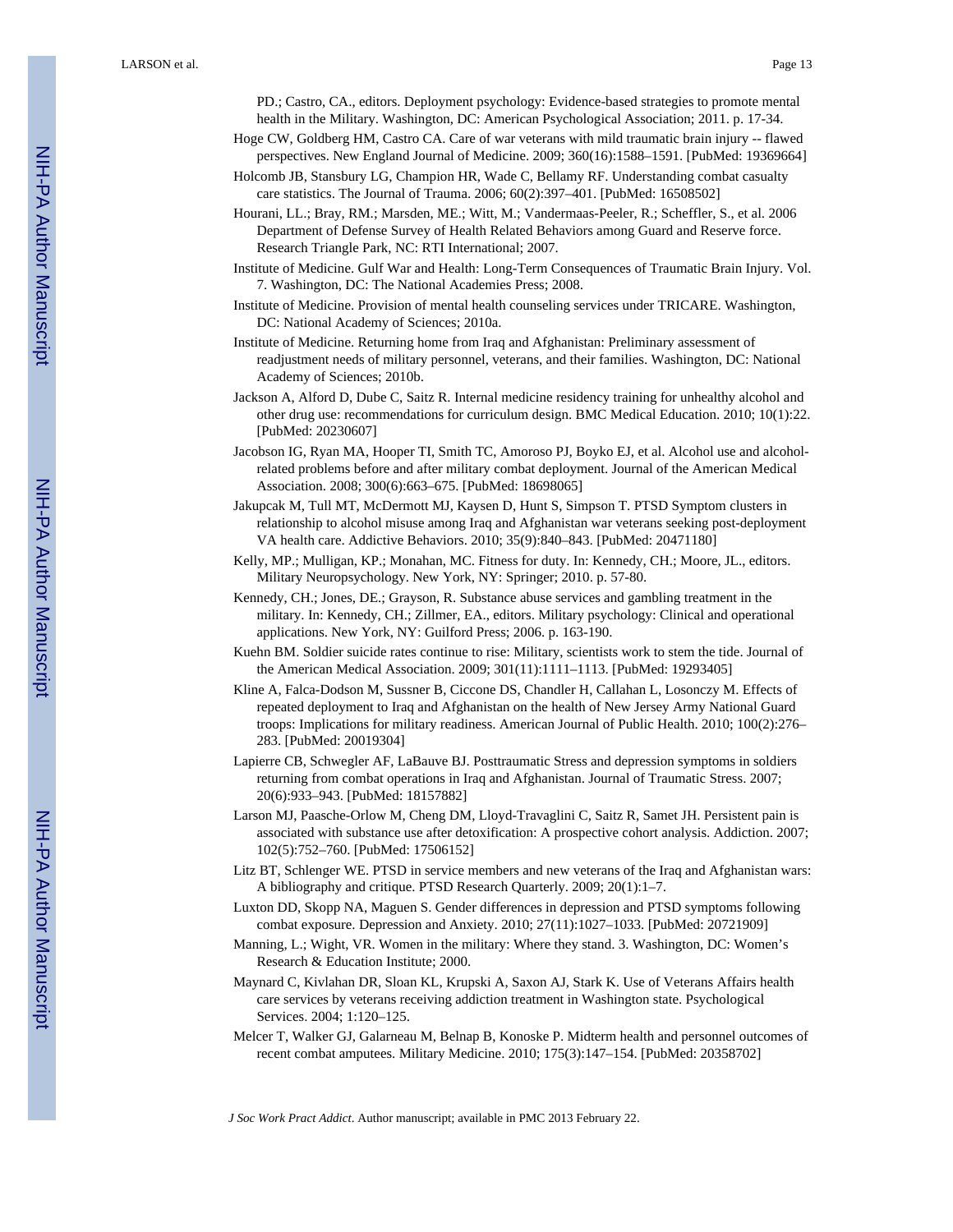- Mental Health Advisory Team IV. Mental Health Advisory Team IV (MHAT) IV Operation Iraqi Freedom 05-07. 2006. Retrieved from [http://www.armymedicine.army.mil/reports/mhat/mhat\\_iv/MHAT\\_IV\\_Report\\_17NOV06.pdf](http://www.armymedicine.army.mil/reports/mhat/mhat_iv/MHAT_IV_Report_17NOV06.pdf)
- Murdoch M, Bradley A, Mather SH, Klein RE, Turner CL, Yano EM. Women and war. What physicians should know. Journal of General Internal Medicine. 2006; 21(S3):S5–10. [PubMed: 16637946]
- Najavits, LM. Seeking safety: A treatment manual for PTSD and substance abuse. New York, NY: Guilford Press; 2002.
- Nelson JP, Pederson LL. Military tobacco use: A synthesis of the literature on prevalence, factors related to use, and cessation interventions. Nicotine & Tobacco Research. 2008; 10(5):775–790. [PubMed: 18569751]
- Office of the Army Surgeon General. Pain management task force: Providing a standardized DoD and VHA vision and approach to pain management to optimize the care for warriors and their families. 2010. Retrieved from
	- [http://www.armymedicine.army.mil/reports/Pain\\_Management\\_Task\\_Force.pdf](http://www.armymedicine.army.mil/reports/Pain_Management_Task_Force.pdf)
- Ong A, Joseph A. Referrals for alcohol use problems in an overseas military environment: Description of the client population and reasons for referral. Military Medicine. 2008; 173(9):871–877. [PubMed: 18816926]
- Poston WSC, Taylor J, Hoffman K, Peterson A, Lando H, Shelton S, et al. Smoking and deployment: Perspectives of junior-enlisted U.S. Air Force and U.S. Army personnel and their supervisors. Military Medicine. 2008; 173(5):441–447. [PubMed: 18543564]
- Robins LN. Vietnam veterans' rapid recovery from heroin addiction: A fluke or normal expectation? Addiction. 1993; 88:1041–1054. [PubMed: 8401158]
- Rosenblum A, Joseph H, Fong C, Kipnis S, Cleland C, Portenoy RK. Prevalence and characteristics of chronic pain among chemically dependent patients in Methadone maintenance and residential treatment facilities. Journal of the American Medical Association. 2003; 289(18):2370–2378. [PubMed: 12746360]
- Saitz R. Unhealthy alcohol use. New England Journal of Medicine. 2005; 352(6):596–607. [PubMed: 15703424]
- Seal KH, Bertenthal D, Miner CR, Sen S, Marmar C. Bringing the war back home: Mental health disorders among 103,788 US veterans returning from Iraq and Afghanistan seen at Department of Veterans Affairs Facilities. Archives of Internal Medicine. 2007; 167(5):476–482. [PubMed: 17353495]
- Shen Y-C, Arkes J, Pilgrim J. The effects of deployment intensity on posttraumatic stress disorder: 2002-2006. Military Medicine. 2009; 174(3):217–223. [PubMed: 19354082]
- Skidmore WC, Roy M. Practical considerations for addressing substance use disorders in veterans and service members. Social Work in Health Care. 2011; 50(1):85–107. [PubMed: 21240773]
- Smith B, Ryan MAK, Wingard DL, Patterson TL, Slymen DJ, Macera CA. Cigarette smoking and military deployment: A prospective evaluation. American Journal of Preventive Medicine. 2008; 35(6):539–546. [PubMed: 18842388]
- Spera C, Thomas R, Barlas F, Szoc R, Cambridge M. Relationship of military deployment recency, frequency, duration, and combat exposure to alcohol use in the Air Force. Journal of Studies on Alcohol and Drugs. 2010; 72(1):5–14. [PubMed: 21138706]
- Stecker T, Fortney J, Hamilton F, Sherbourne CD, Ajzen I. Engagement in mental health treatment among veterans returning from Iraq. Patient Preference and Adherence. 2010; 4:45–49. [PubMed: 20390058]
- Stein MB, McAllister TW. Exploring the convergence of Posttraumatic Stress Disorder and mild traumatic brain injury. American Journal of Psychiatry. 2009; 166(7):768–776. [PubMed: 19448186]
- Substance Abuse and Mental Health Services Administration. The N-SSATS Report: Substance Abuse Treatment Facilities Operated by the Department of Veterans Affairs. Rockville, MD: Author; 2009.
- Tanielian, T.; Jaycox, LH. Invisible wounds of war: Psychological and cognitive injuries, their consequences, and services to assist recovery. Santa Monica, CA: RAND; 2008.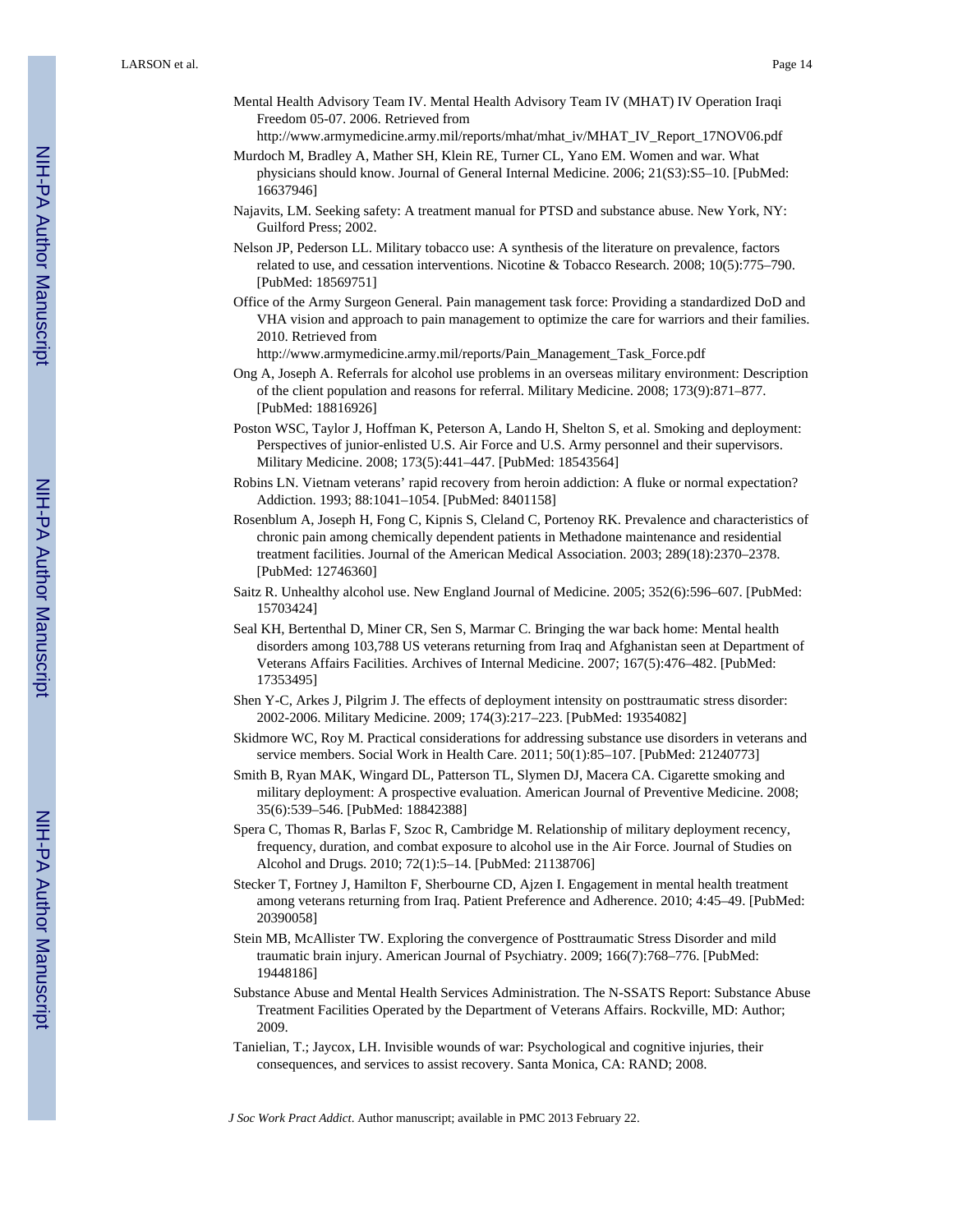- Trafton JA, Oliva EM, Horst DA, Minkel JD, Humphreys K. Treatment needs associated with pain in substance use disorder patients: Implications for concurrent treatment. Drug and Alcohol Dependence. 2004; 73(1):23–31. [PubMed: 14687956]
- Triffleman E, Carroll K, Kellogg S. Substance dependence posttraumatic stress disorder therapy: An integrated cognitive-behavioral approach. Journal of Substance Abuse Treatment. 1999; 17(1):3– 14. [PubMed: 10435248]
- U.S. Army Center for Health Promotion and Preventive Medicine. Analyses of Army Suicides, 2003-2009. Epidemiological Report No 14-HK-0BW9-10c. 2010
- U.S. Department of the Army. Army leadership: Competent, confident, and agile (Field Manual 6-22). Washington, DC: Headquarters, Department of the Army; 2006.
- U.S. Department of the Army. Warrior transition unit consolidated guidance (administrative). Washington, DC: Headquarters, Department of the Army; 2009. Retrieved from <http://www.armyg1.army.mil/wtu/docs/WTUConsolidatedGuidanceAdministrative.pdf>
- U. S. Department of Defense. Drug and alcohol abuse by DoD personnel. 1997. (DoD Directive 1010.4). Retrieved from<http://www.dtic.mil/whs/directives/corres/pdf/101004p.pdf>
- U. S. Government Accountability Office. Post-traumatic stress disorder: DOD needs to identify the factors its providers use to make mental health evaluation referrals for service members. 2006. Retrieved from <http://www.gao.gov/new.items/d06397.pdf>
- U. S. Government Accountability Office. VA and DOD health care: Administration of DOD's postdeployment health reassessment to National Guard and Reserve servicemembers and VA's interaction with DOD. Washington, DC: 2008. Retrieved from <http://www.gao.gov/new.items/d08181r.pdf>
- U.S. Government Accountability Office. VA faces challenges in providing substance use disorder services and is taking steps to improve these services for veterans. 2010. (GAO-10-294R). Retrieved from <http://www.gao.gov/new.items/d10294r.pdf>
- Vander Weg MW, Peterson AL, Ebbert JO, DeBon M, Klesges RC, Haddock CK. Prevalence of alternative forms of tobacco use in a population of young adult military recruits. Addictive Behaviors. 2008; 33(1):69–82. [PubMed: 17706889]
- Wagner TH, Harris KM, Federman B, Dai L, Luna Y, Humphreys K. Prevalence of substance use disorders among veterans and comparable nonveterans from the National Survey on Drug Use and Health. Psychological Services. 2007; 4(3):149–157.
- Washington DL, Yano EM, Simon B, Sun S. To use or not to use: What influences why women veterans choose VA health care. Journal of General Internal Medicine. 2006; 21(S3):S11–18. [PubMed: 16637939]
- Wilk JE, Bliese PD, Kim PY, Thomas JL, McGurk D, Hoge CW. Relationship of combat experiences to alcohol misuse among U.S. soldiers returning from the Iraq War. Drug and Alcohol Dependence. 2010; 108(1/2):115–121. [PubMed: 20060237]
- Zastrow, C.; Kirst-Ashman, KK. Understanding human behavior and the social environment. 8. Belmont, CA: Brooks/Cole CEngage Learning; 2008.